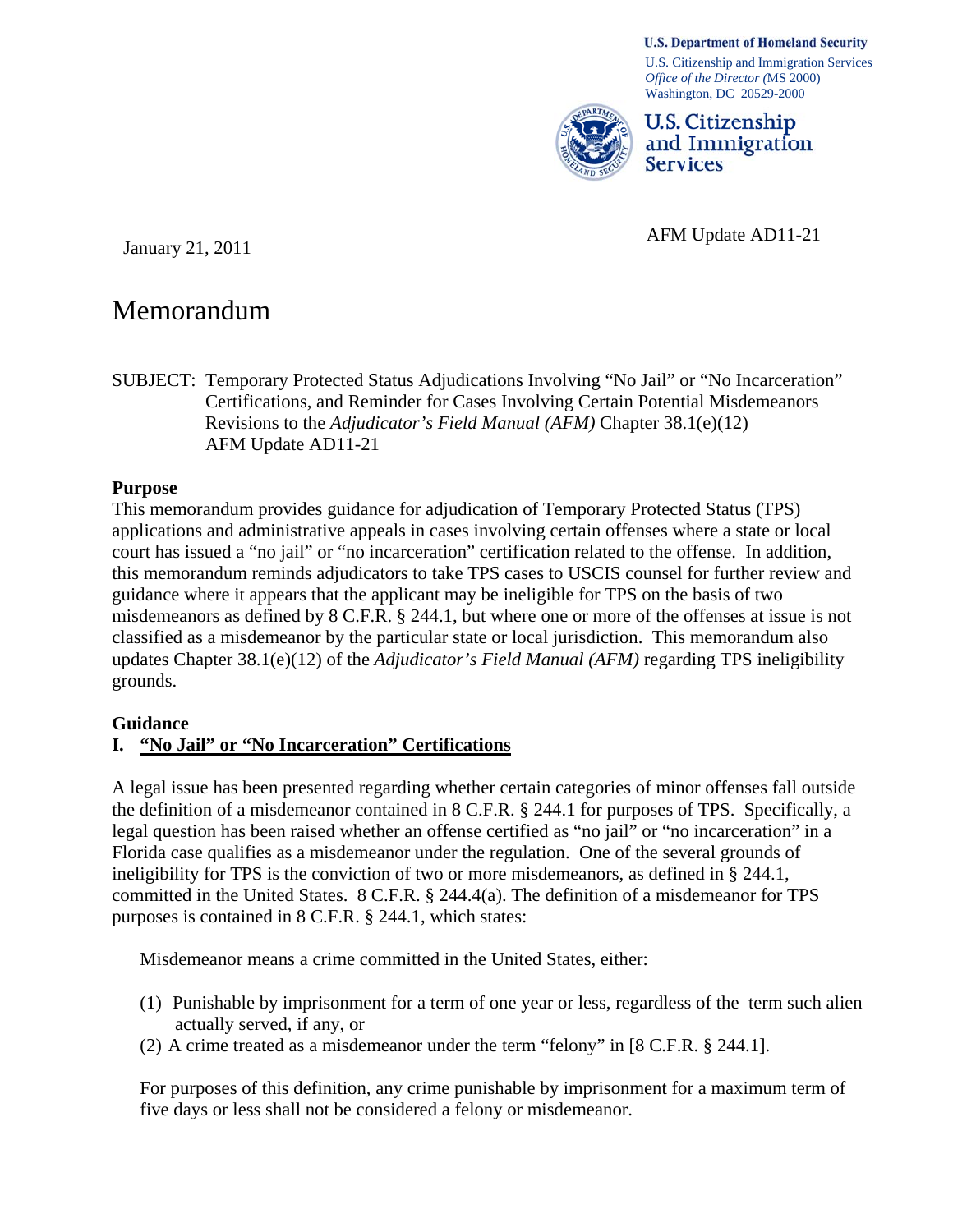Temporary Protected Status Adjudications Involving "No Jail" or "No Incarceration" Certifications, and Reminder for Cases Involving Certain Potential Misdemeanors Revisions to the *Adjudicator's Field Manual (AFM)* Chapter 38.1(e)(12) AFM Update AD11-21 Page 2

The Department has concluded that a Florida "no jail" or "no incarceration" certification, issued pursuant to Rule 3.994 of the Florida Rules of Criminal Procedure, fundamentally changes the maximum possible sentence for an offense by removing the possibility of incarceration for that offense. As a result, the Department has further concluded that an offense with such a certification, unless withdrawn pursuant to Rule 3.111(b)(1)(C) of the Florida Rules of Criminal Procedure, does not meet the definition of a misdemeanor under 8 C.F.R. § 244.1 because it would not constitute an offense punishable by imprisonment.

If an applicant presents evidence that another state or locality has issued a "no jail," "no incarceration," or "no imprisonment" type certification for an offense that may be relevant to his or her TPS request, adjudicators must bring the case to the attention of USCIS counsel so that it can be determined whether, given the particular nature of such a certification and the relevant laws, it means that the offense does not qualify as a misdemeanor under 8 C.F.R. § 244.1.

### **II. Certain Offenses Not Considered "Misdemeanors" Under State and Local Laws**

As instructed during recent TPS trainings, adjudicators are reminded that they are to request USCIS counsel to review any case where it appears that the applicant may be ineligible for TPS on the basis of two misdemeanors, as defined by 8 C.F.R. § 244.1, but where one or more of the offenses at issue is not classified as a misdemeanor by the state or local jurisdiction involved. These cases present issues requiring legal determinations. In some cases, the offense(s) may ultimately be determined to be a misdemeanor for TPS purposes, but there may be other cases where either the particular offense does not meet the requirements for a "crime," which is the initial requirement in the TPS misdemeanor definition, or other considerations apply. *See, e.g.,* "Temporary Protected Status (TPS) adjudications involving New York traffic infractions or New York violations," Memorandum from Donald Neufeld, Associate Director, USCIS Service Center Operations and Perry J. Rhew, Chief, USCIS Administrative Appeals Office, dated January 17, 2010. Officers are advised that this reminder to seek USCIS counsel advice in these types of cases applies to all states and localities.

### **Field Guidance and AFM Update, Chapter 38.1(e)(12)**

Chapter  $38.1(e)(12)$ (Grounds for Ineligibility) of the AFM is updated to add the following new subsection G:

"He or she has been convicted of two or more misdemeanors, as defined by 8 C.F.R. § 244.1, committed in the United States. (Section  $244(c)(2)(B)(i)$  of the Act; 8 C.F.R. 244.4(a)). In determining whether an applicant has been convicted of two or more misdemeanors, adjudicators should also refer to the guidance memoranda entitled "Temporary Protected Status adjudications involving "No Jail" or "No Incarceration" Certifications, and Reminder for cases involving certain potential misdemeanors," dated January 21, 2011; and "Temporary Protected Status (TPS) adjudications involving New York traffic infractions or New York violations," Memorandum from Donald Neufeld, Associate Director, USCIS Service Center Operations and Perry J. Rhew, Chief, USCIS Administrative Appeals Office, dated January 17, 2010."